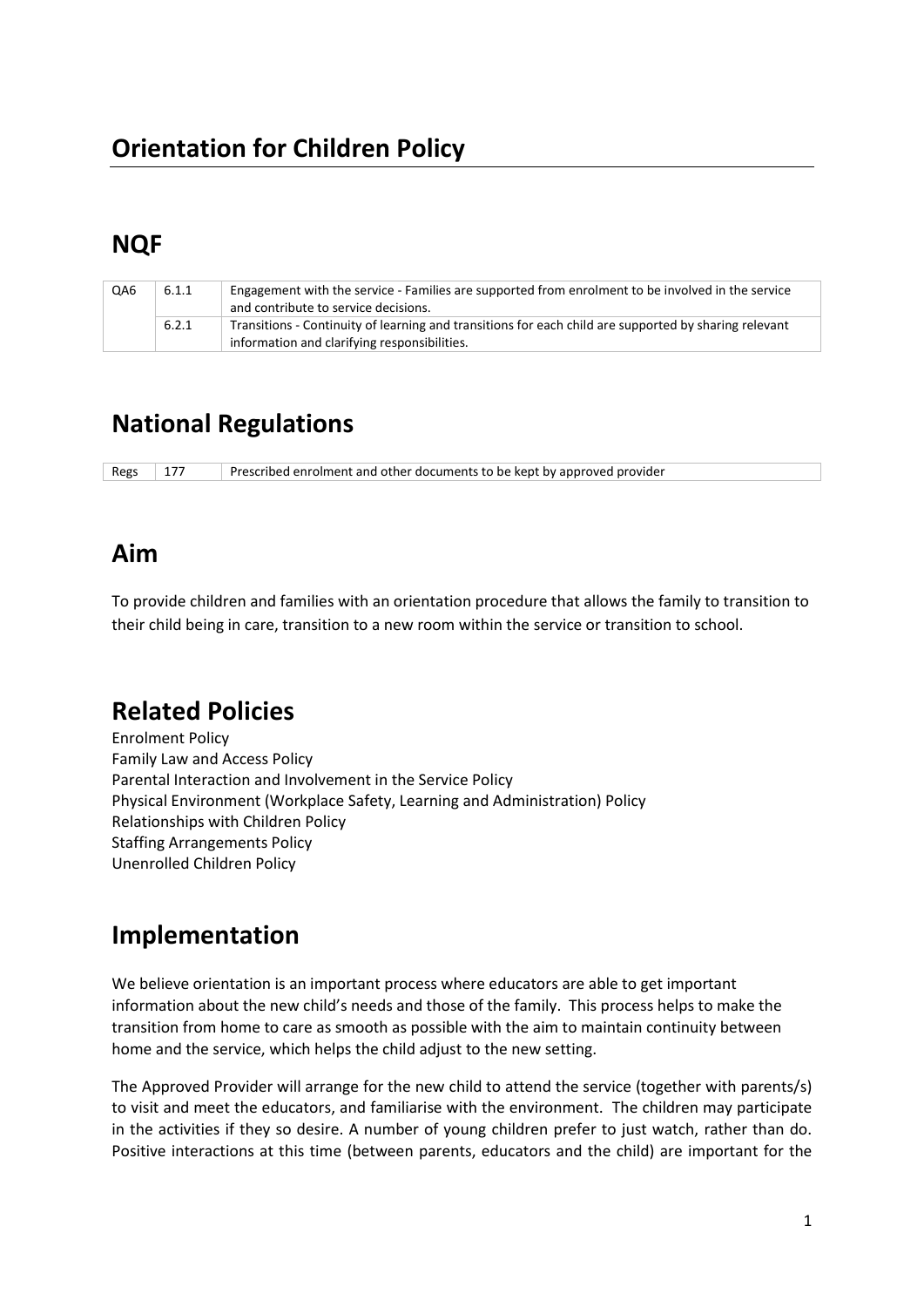children to build positive attitudes to the service environment. Educators are aware that some children respond to new experiences faster than others and will adapt to the situation.

At this time, the daily timetable and program will be discussed, as well as routines and any special requirements for the child that may need to be accommodated. Parent/s will also be encouraged to send any special comfort items (teddy etc) to help the child in the initial settling in period. Parents will also be invited to ring and check on their child at any time if there are any concerns.

Part of this orientation visit is also to explain/collect the required documentation for the child (enrolment form, birth certificate, immunisation record and Medicare number etc). Staff will also explain methods of fee payment and communication (newsletters, pockets, communication box etc), what the child will need, the importance of labelling personal items and also show the parent library where they can access the service's policies and other resources.

Educators will also discuss how best to tailor the child's settling in period – with some parents choosing to gradually build up to a full day so the child is reassured that the parents will return to collect them. Educators will encourage parents to say goodbye when dropping off – and reassured that if the child remains distressed over a period of time, that educators will contact them. Parents are able to stay as long as needed to reassure their child, but sometimes it's easier for the educator to settle the child if the parents come earlier on collection to spend time with their child – rather than do this at drop off time.

Parents will be kept informed about how their child is settling in on collection and are welcome to discuss any aspects with the Nominated Supervisor at a convenient time.

Information on the service's child orientation policy will be available in different languages when required.

### **Transition**

The service aims to arrange for room transitions when a vacancy occurs or at the beginning of a new year. As each room has different challenges and expectations, children will only be transitioned when they are ready in all aspects of their development. The opportunity to transition between groups / rooms at the service is based on many factors other than just age. When the child becomes of the age to attend school, the service will work with the parents and the school to prepare the child for school entry.

#### **Transition from one room to another**

Change is harder for some children than others; however by making this transition as smooth as possible for children and families, we are helping build the child's success. Separation can evoke children's deep feelings which can trigger restlessness, frustration etc.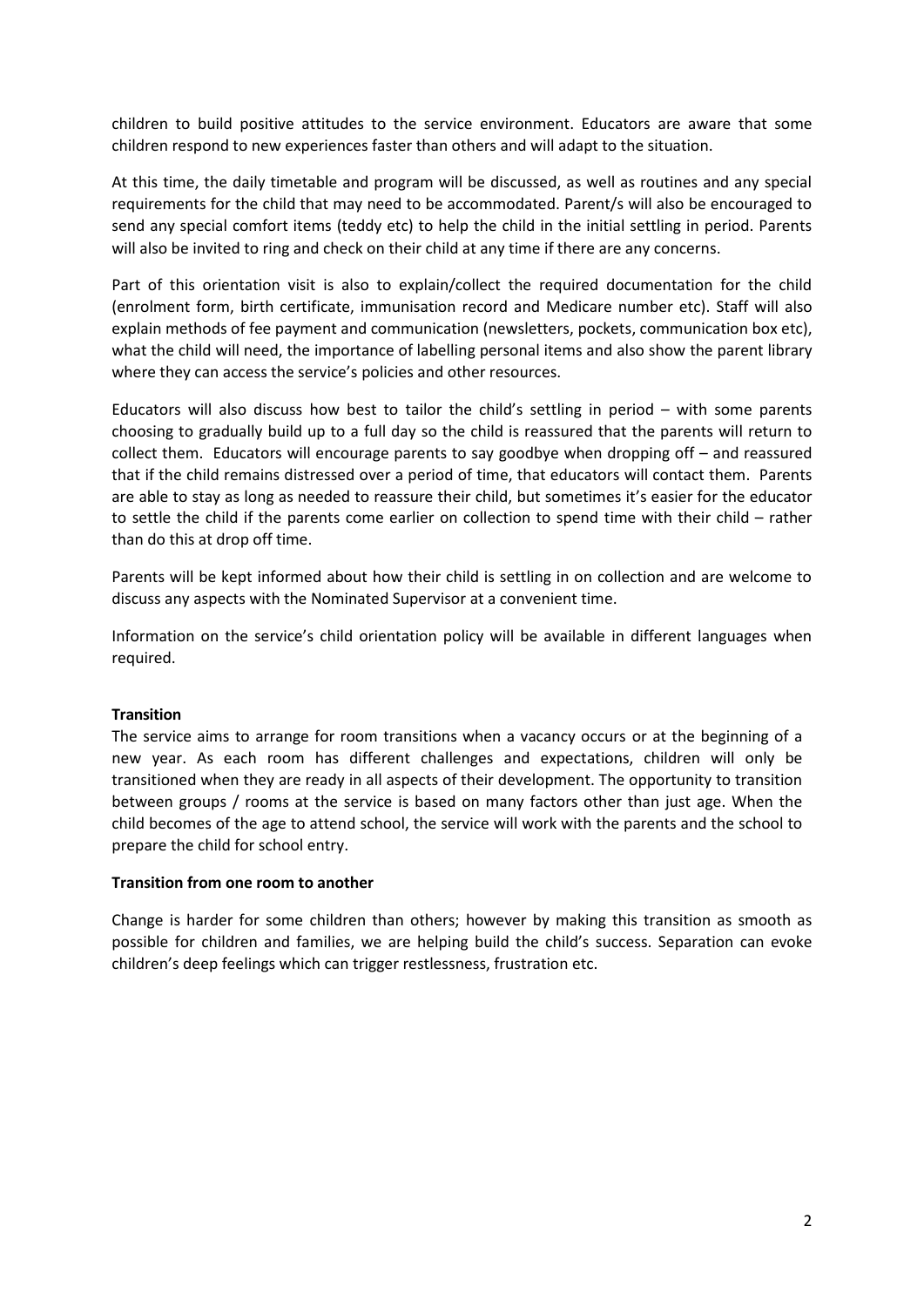### **Implementation**

So as to minimise any distress that the transfer may cause;

- Think about the transition ahead of time. Lay the groundwork for a new teacher to get to know their child by sharing information and insights you have gained.
- Talk to families about how their child handles change and the strategies they use to help their child cope with change
- Plan to have the child and family visit the new group more than once if possible.
- Invite the new teacher to visit the child in their room numerous times
- Talk about change, starting from 2 weeks before the transition
- Don't talk about the transition in terms of concern or sorrow
- Talk about their new teacher everyday in general conversation
- Celebrate the child's last day in the room with a special snack or by signing a special song you have made together
- Be sure to say goodbye.

### **Transition to school**

When a child first attends school, there is a great change for that child and for their family. We believe that the child's parents are the most important link in this transition.

- The better the transition between home and school, the better the education: that's the message of recent research.
- The Service will always talk about starting school in a positive manner that will reinforce a healthy attitude toward the transition.
- If possible, information on local schools will be made available to parents.
- Toward the end of each year an excursion is arranged to visit the local school so as to familiarise the children with the school environment.
- Parents with children who are of eligible age to commence school in the following year will be given a school readiness report in November.
- Information regarding school readiness is issued in October.
- Children will be encouraged to bring a school lunch box for the month of November to help prepare for school. Mr Chris will fill these lunch boxes for the children.

### **Sources**

**Education and Care Services National Regulations National Quality Standard**

### **Review**